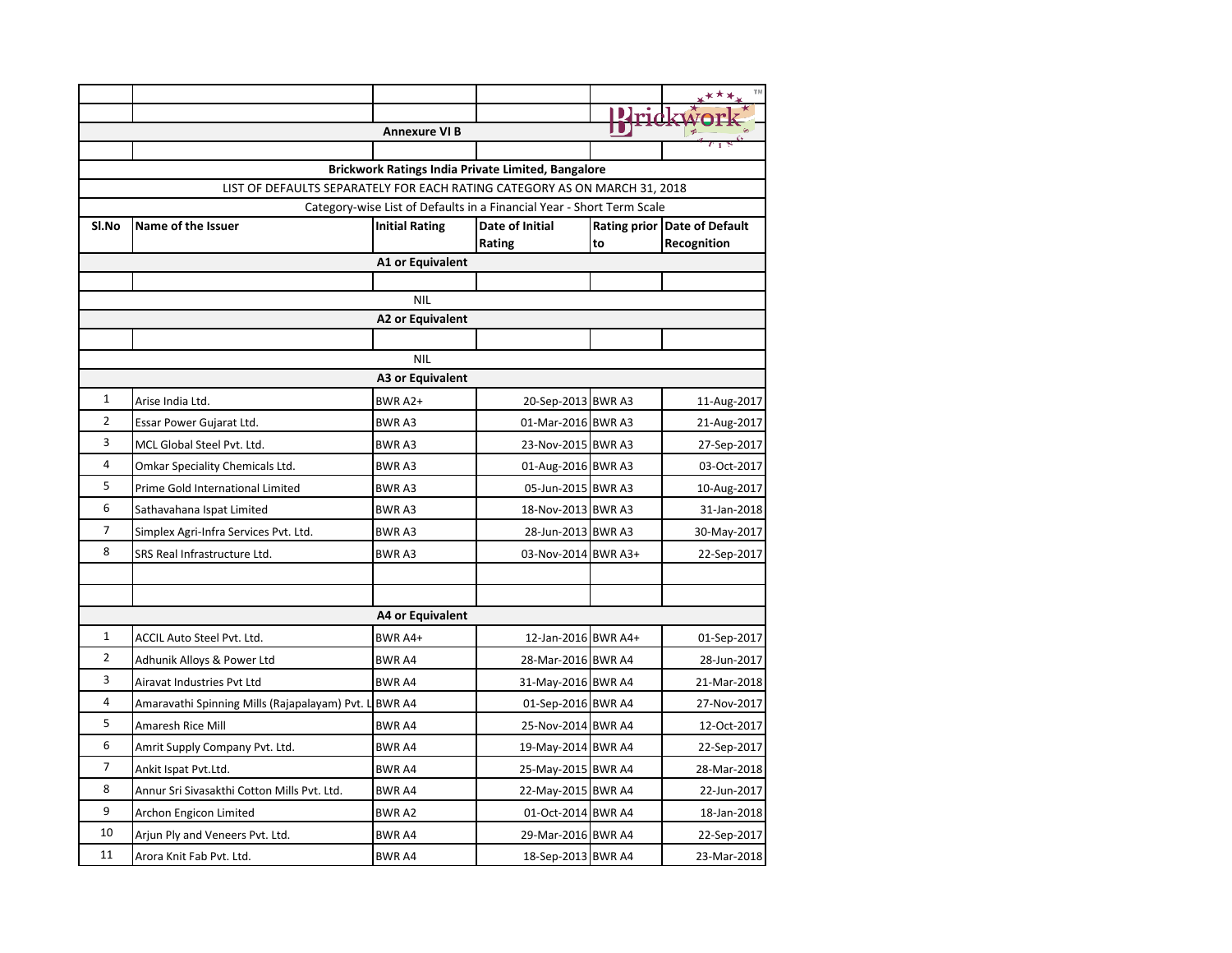| 12 | Asian Colour Coated Ispat Ltd.                            | <b>BWRA1</b>            | 14-Jun-2013 BWR A4                       | 01-Sep-2017                |
|----|-----------------------------------------------------------|-------------------------|------------------------------------------|----------------------------|
| 13 | Axis Hospitals Pvt. Ltd.                                  | BWR A4+                 | 15-May-2014 BWR A4                       | 09-Jan-2018                |
| 14 | Baid Industries Pvt. Ltd.                                 | BWR A4                  | 08-Jul-2015 BWR A4                       | 22-Nov-2017                |
| 15 | Bamdev Nayak Infrastructures Ltd.                         | <b>BWRA4</b>            | 04-Jun-2013 BWR A4                       | 24-Oct-2017                |
| 16 | Binco Constructions Pvt. Ltd.                             | <b>BWR A4</b>           | 04-Jun-2013 BWR A4                       | 24-Oct-2017                |
| 17 | Brijilaxmi Paper Products Pvt. Ltd.                       | BWR A4                  | 14-Dec-2015 BWR A4                       | 09-Mar-2018                |
| 18 | Burnpur Cement Ltd.                                       | BWR A4+                 | 22-May-2015 BWR A4+                      | 27-Sep-2017                |
| 19 | Candor Textile Pvt Ltd (Erstwhile CIL Textiles Pv BWR A4  |                         | 21-Apr-2015 BWR A4                       | 24-Jan-2018                |
| 20 | Careway Agro Procurement Pvt. Ltd.                        | <b>BWR A4</b>           | 28-Apr-2015 BWR A4                       | 22-Nov-2017                |
| 21 | Charbhuja Industries Pvt. Ltd.                            | BWR A4+                 | 01-Apr-2013 BWR A4+                      | 23-Mar-2018                |
| 22 | CL Engineering Pvt. Ltd.                                  | BWR A4                  | 27-May-2015 BWR A4                       | 02-Jan-2018                |
| 23 |                                                           |                         |                                          |                            |
| 24 | Dans Energy Pvt Ltd.                                      | BWR A3                  | 07-Jun-2013 BWR A4                       | 28-Sep-2017                |
| 25 | <b>Dhara Enterprises</b>                                  | <b>BWR A4</b>           | 26-Jun-2013 BWR A4                       | 22-Mar-2018                |
| 26 | Diamond Power Infrastructure Limited                      | BWR A2                  | 27-Oct-2014 BWR A4                       | 29-May-2017                |
| 27 | Diamond Timber Industries                                 | BWR A4                  | 09-Oct-2013 BWR A4                       | 22-Sep-2017                |
| 28 | Disha Industries Ltd.<br><b>Filtron Engineers Limited</b> | <b>BWR A4</b><br>BWR A4 | 24-Jun-2015 BWR A4<br>07-Mar-2014 BWR A4 | 15-Jan-2018<br>08-Mar-2018 |
| 29 | Giriraj Cot-Gin Pvt. Ltd.                                 | BWR A4                  | 10-Feb-2017 BWR A4                       | 18-May-2017                |
| 30 | GLM Infratech Pvt. Ltd.                                   | BWR A4+                 | 09-Mar-2015 BWR A4+                      | 31-Aug-2017                |
| 31 | GS Auto International Limited                             | <b>BWR A4</b>           | 27-Mar-2017 BWR A4                       | 18-Aug-2017                |
| 32 | Hardrock Attachments Pvt. Ltd.                            | BWR A4                  | 25-Apr-2014 BWR A4                       | 20-Mar-2018                |
| 33 | Hindustan Newsprint Limited                               | BWR A4+                 | 16-Jan-2017 BWR A4+                      | 23-Jan-2018                |
| 34 | Hira Concast Limited                                      | BWR A4+                 | 29-Jan-2014 BWR A4+                      | 28-Feb-2018                |
| 35 | Hi-Tech Power Systems                                     | BWR A4                  | 18-Sep-2013 BWR A4                       | 16-Jan-2018                |
| 36 | ISR Infra Pvt. Ltd.                                       | BWR A4+                 | 22-Jun-2016 BWR A4+                      | 01-Sep-2017                |
| 37 | Jindal Aluminium Foils Pvt. Ltd.                          | <b>BWR A4</b>           | 02-Jan-2013 BWR A4                       | 29-Dec-2017                |
| 38 | Jordan Construction                                       | BWR A4                  | 16-Mar-2018 BWR A4                       | 07-Mar-2018                |
| 39 | Joshitha Enterprises                                      | BWR A4                  | 30-Mar-2017 BWR A4                       | 27-Nov-2017                |
| 40 | Karur KCP Packkagings Ltd.                                | <b>BWR A4</b>           | 15-Sep-2015 BWR A4                       | 15-Jan-2018                |
| 41 | Kohinoor Paper and Newsprint Pvt. Ltd.                    | <b>BWR A4</b>           | 03-Feb-2016 BWR A4                       | 15-Mar-2018                |
| 42 | Kohinoor Steel Pvt. Ltd.                                  | <b>BWR A4</b>           | 29-Oct-2014 BWR A4                       | 15-Mar-2018                |
| 43 | Kwality Overseas Pvt. Ltd.                                | BWR A4+                 | 25-Oct-2016 BWR A4                       | 31-Mar-2018                |
| 44 | Landmark Infonet Pvt. Ltd.                                | BWR A4+                 | 26-Nov-2012 BWR A4                       | 02-Mar-2018                |
| 45 | Maa Annapurna Agro Products                               | BWR A4                  | 17-Jan-2013 BWR A4                       | 19-Mar-2018                |
| 46 | Maa Bhagwati Coke (Gujarat) Pvt. Ltd.                     | <b>BWR A4</b>           | 01-Feb-2016 BWR A4                       | 12-Jul-2017                |
| 47 | Maa Sherawali Ispat Pvt. Ltd.                             | BWR A4+                 | 24-Oct-2013 BWR A4                       | 27-Mar-2018                |
| 48 | Madan's Wine Stores Pvt. Ltd.                             | BWR A4+                 | 27-Aug-2013 BWR A4+                      | 19-Sep-2017                |
| 49 | Madhusala Drinks Pvt. Ltd.                                | BWR A4+                 | 27-Aug-2013 BWR A4+                      | 19-Sep-2017                |